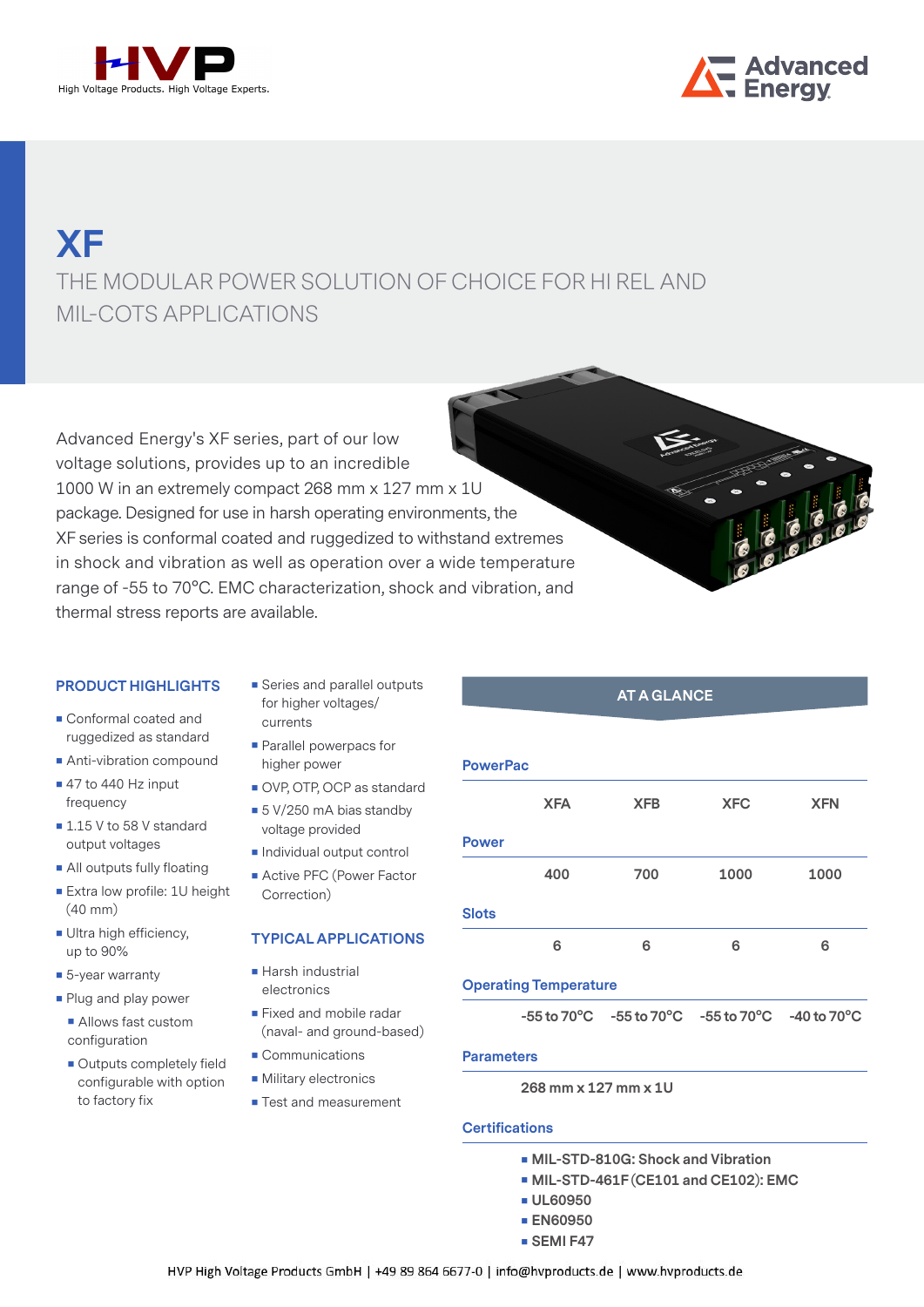

## **MODELS**

| powerMods*   |         |                                         |                                                        |         |           |                     |                          |
|--------------|---------|-----------------------------------------|--------------------------------------------------------|---------|-----------|---------------------|--------------------------|
| <b>Model</b> | Vnom(V) | <b>Set Point</b><br><b>Adjust Range</b> | <b>Dynamic Vtrim</b><br>$\overline{\mathsf{Range}(v)}$ | Imax(A) | Power (W) | <b>Remote Sense</b> | <b>Power Good</b>        |
| XgA          | 12.0    | 10.8-15.6                               | —                                                      | 12.5    | 150       |                     | —                        |
| XgB          | 24.0    | 19.2-26.4                               |                                                        | 8.3     | 200       |                     |                          |
| XgC          | 36.0    | 28.8-39.6                               | —                                                      | 5.6     | 200       |                     | $\overline{\phantom{0}}$ |
| XgD          | 48.0    | 38.5-50.4                               | $\qquad \qquad -$                                      | 4.2     | 200       | $\qquad \qquad -$   | $\overline{\phantom{0}}$ |
| XgE/Xg7      | 24.0    | $5.0 - 28.0$                            |                                                        | 5.0     | 120       | —                   | —                        |
| XgF/Xg8      | 24.0    | $5.0 - 28.0$                            |                                                        | 3.0     | 72        |                     | Yes                      |
|              | 24.0    | $5.0 - 28.0$                            | —                                                      | 3.0     | 72        | —                   | Yes                      |
| XgG          | 2.5     | $1.5 - 3.6$                             | $1.15 - 3.6$                                           | 40.0    | 100       | Yes                 | Yes                      |
| XgH          | 5.0     | $3.2 - 6.0$                             | $1.5 - 6.0$                                            | 36.0    | 180       | Yes                 | Yes                      |
| XgJ          | 12.0    | $6.0 - 15.0$                            | $4.0 - 15.0$                                           | 18.3    | 220       | Yes                 | Yes                      |
| XgK          | 24.0    | 12.0-30.0                               | $8.0 - 30.0$                                           | 9.2     | 220       | Yes                 | Yes                      |
| XgL          | 48.0    | 28.0-58.0                               | $8.0 - 58.0$                                           | 5.0     | 240       | Yes                 | Yes                      |
| Xg1          | 2.5     | $1.5 - 3.6$                             | $1.15 - 3.6$                                           | 50.0    | 125       | Yes                 | Yes                      |
| Xg2          | 5.0     | $3.2 - 6.0$                             | $1.5 - 6.0$                                            | 40.0    | 200       | Yes                 | Yes                      |
| Xg3          | 12.0    | $6.0 - 15.0$                            | $4.0 - 15.0$                                           | 20.0    | 240       | Yes                 | Yes                      |
| Xg4          | 24.0    | 12.0-30.0                               | $8.0 - 30.0$                                           | 10.0    | 240       | Yes                 | Yes                      |
| Xg5          | 48.0    | 28.0-58.0                               | $8.0 - 58.0$                                           | 6.0     | 288       | Yes                 | Yes                      |
| XgM          | 5.0     | $3.2 - 6.0$                             | $1.0 - 6.0$                                            | 40.0    | 200       | Yes                 | Yes                      |
| XgN          | 12.0    | $6.0 - 15.0$                            | $1.0 - 15.0$                                           | 20.0    | 240       | Yes                 | Yes                      |
| XgP          | 24.0    | 12.0-30.0                               | $1.0 - 30.0$                                           | 10.0    | 240       | Yes                 | Yes                      |
| XgQ          | 48.0    | 24.0-58.0                               | 1.0 to $58.0^{\circ}$                                  | 6.0     | 288       | Yes                 | Yes                      |
| XgR          | 24.0    | 12.0-30.0                               | $8.0 - 30.0$                                           | 10.0    | 240       |                     | Yes                      |
| XgT          | 48.0    | 28.0-58.0                               | $8.0 - 58.0$                                           | 6.0     | 288       | —                   | Yes                      |

\*When ordering individual powerMods for use with the XF Series add the suffix C for conformal coating

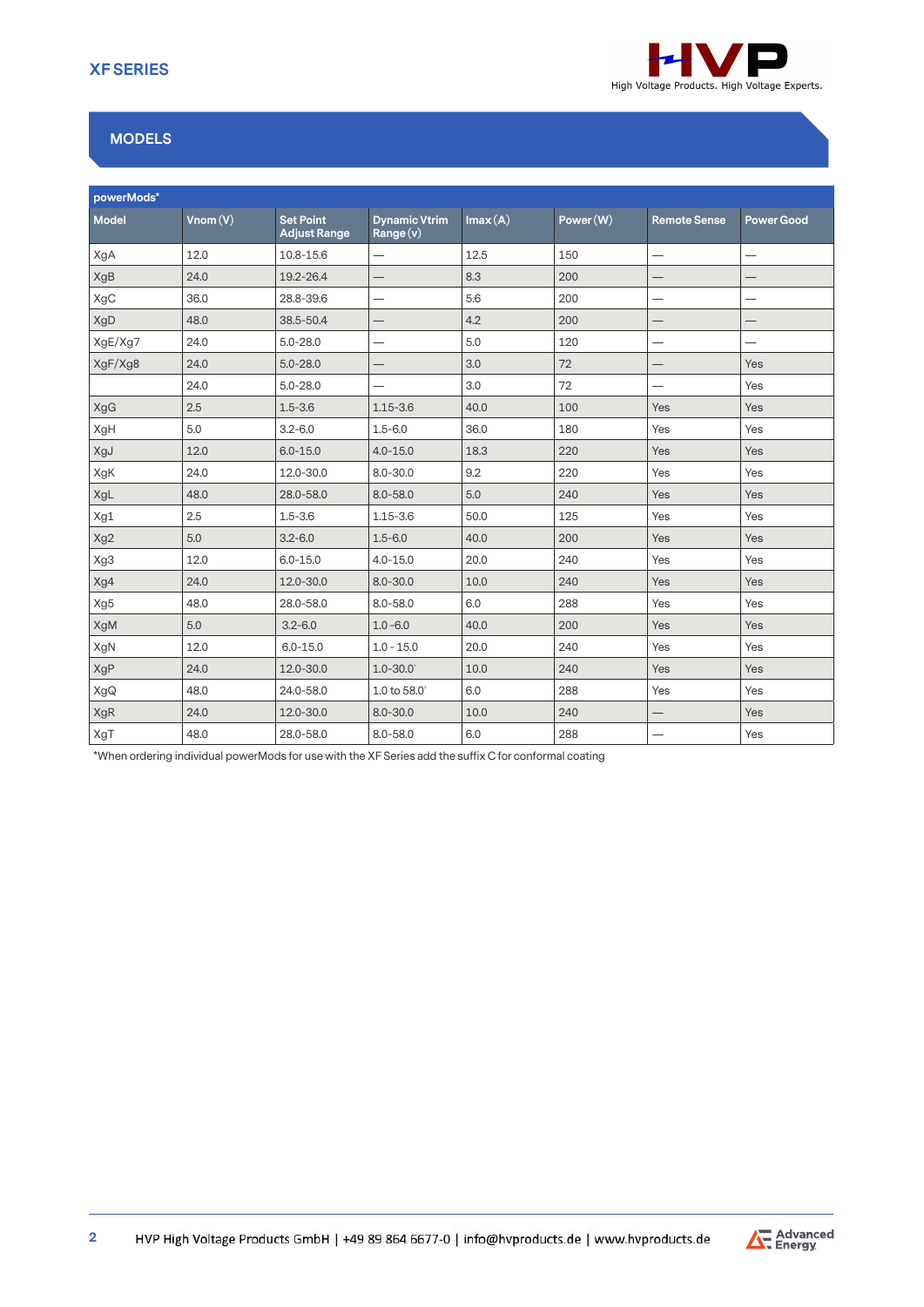

## **ELECTRICAL SPECIFICATIONS**

| Input                |                               |      |                          |                                 |                |
|----------------------|-------------------------------|------|--------------------------|---------------------------------|----------------|
| Parameter            | <b>Conditions/Description</b> | Min  | <b>Nom</b>               | <b>Max</b>                      | <b>Units</b>   |
| Input Voltage Range  | Input frequency: 47 to 63 Hz  | 85   | —                        | 264                             | <b>VAC</b>     |
|                      | Input frequency: 47 to 440 Hz | 90   | —                        | 120                             | <b>VAC</b>     |
|                      |                               | 120  | -                        | 380                             | <b>VDC</b>     |
| Power Rating         | <b>XFA</b>                    |      | —                        | 400                             | W              |
|                      | <b>XFB</b>                    |      |                          | 700                             | W              |
|                      | <b>XFC</b>                    |      |                          | 1000                            | W              |
|                      | <b>XFN</b>                    |      | $\overline{\phantom{0}}$ | 1000                            | W              |
| Input Current        | XFA: 85 VAC in 400 W out      |      | 7.5                      | —                               | A              |
|                      | XFB: 85 VAC in 700 W out      | —    | 9.5                      | —                               | Α              |
|                      | XFC: 85 VAC in 765 W out      |      | 11.5                     |                                 | Α              |
|                      | XFN: 85 VAC in 765 W out      |      | 11.5                     | —                               | Α              |
| Inrush Current       | 230VAC@25°C                   |      |                          | 25                              | $\overline{A}$ |
| Undervoltage Lockout | Shutdown                      | 65   |                          | 74                              | <b>VAC</b>     |
| Power Factor         | 110 VAC @ full load           | 0.98 | 0.99                     | —                               | —              |
| Fusing               | <b>XFA: 250 V</b>             |      | F8A HRC                  | $\overline{\phantom{0}}$        |                |
|                      | <b>XFB: 250 V</b>             |      | F10A HRC                 | $\hspace{0.1mm}-\hspace{0.1mm}$ |                |
|                      | <b>XFC: 250 V</b>             |      | F12A HRC                 |                                 |                |
|                      | <b>XFN: 250 V</b>             |      | F12A HRC                 |                                 |                |

| <b>Output</b>                 |                                                           |            |            |                |              |
|-------------------------------|-----------------------------------------------------------|------------|------------|----------------|--------------|
| Parameter                     | <b>Conditions/Description</b>                             | <b>Min</b> | <b>Nom</b> | <b>Max</b>     | <b>Units</b> |
| powerMod Power                | As per powerMod table                                     |            |            |                |              |
| Output Adjustment Range       | Manual or electronic As per powerMod table                |            |            |                |              |
| Minimum Load                  |                                                           |            | 0          | –              | A            |
| Line Regulation               | For ±10% change from nominal line                         |            |            | ±0.1           | $\%$         |
| Load and Cross Regulation     | For 25% to 75% load change                                |            |            | ±0.2           | $\%$         |
| <b>Transient Response</b>     | For 25% to 75% load change                                |            |            |                |              |
|                               | Voltage deviation                                         |            |            | 10             | $\%$         |
|                               | Settling time                                             |            |            | 250            | $\mu s$      |
| Ripple and Noise              | 20 MHz bandwidth 100 mv or 1.0% pk-pk                     |            |            |                |              |
| Overvoltage Protection        | Vmax (latching)                                           |            |            | 170            | $\%$         |
| <b>Overcurrent Protection</b> | Straight line with hiccup activation at < 30% of Vnom     | 105        |            | 170            | $\%$         |
| Remote Sense                  | Max. line drop compensation (see powerMod table on above) | 105        |            | 0.5            | <b>VDC</b>   |
| Overshoot                     |                                                           |            |            | $\overline{2}$ | $\%$         |
| Turn-On Delay                 | From AC In/powerMod Enable signal                         |            |            | 1000/6         | ms           |
| <b>Rise Time</b>              | Monotonic                                                 |            |            | 5              | ms           |
| Hold-Up Time                  | For nominal output voltages at full load                  | 20         |            |                | ms           |
| Output Isolation              | Output to output/output to chassis                        | 500/500    |            |                | <b>VDC</b>   |

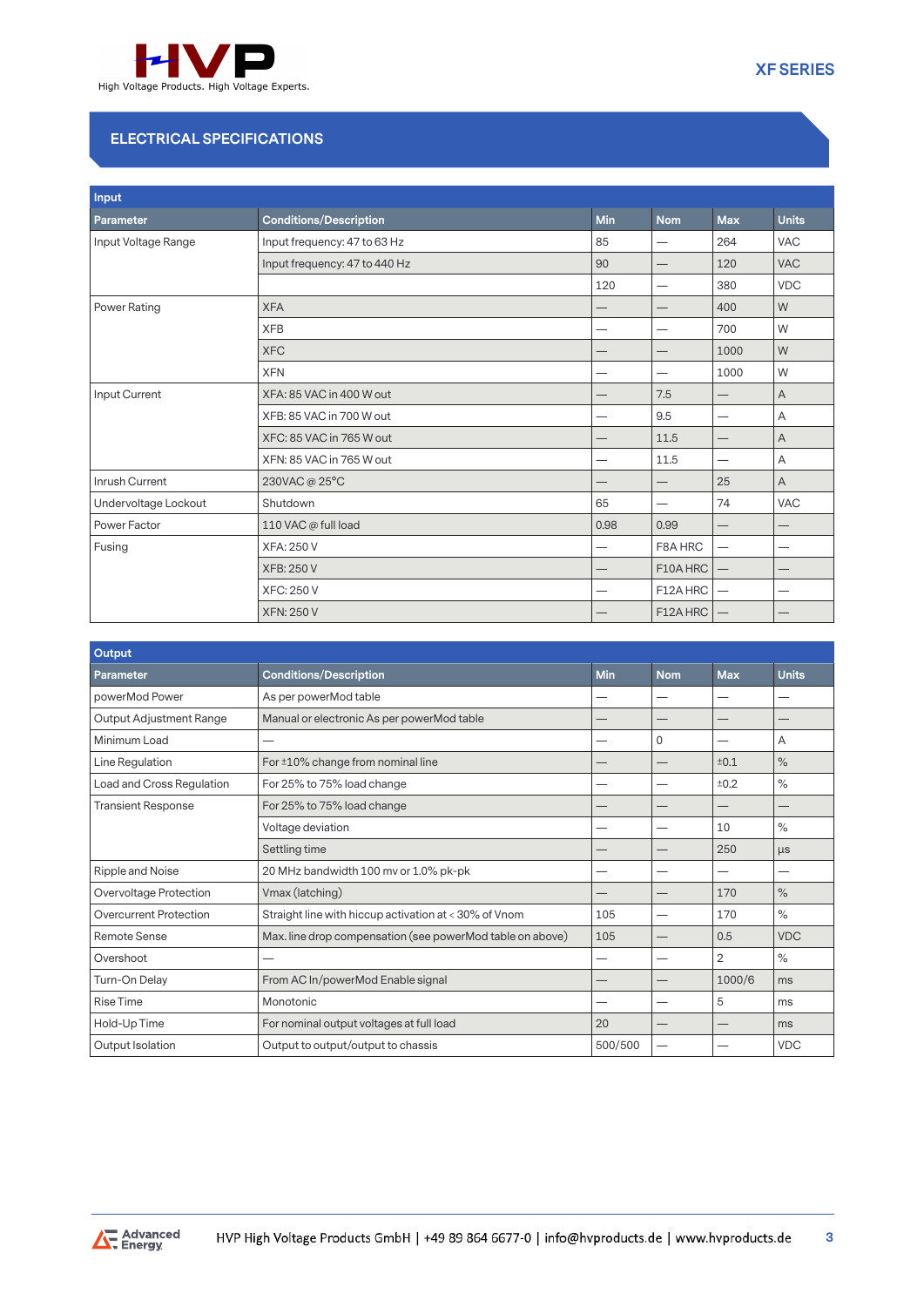

## **ELECTRICAL SPECIFICATIONS (CONTINUED)**

| General                  |                                                                 |                                 |            |            |              |
|--------------------------|-----------------------------------------------------------------|---------------------------------|------------|------------|--------------|
| Parameter                | <b>Conditions/Description</b>                                   | <b>Min</b>                      | <b>Nom</b> | <b>Max</b> | <b>Units</b> |
| <b>Isolation Voltage</b> | Primary to secondary                                            | 3000                            | --         |            | <b>VAC</b>   |
|                          | Input to chassis                                                | 1500                            | –          |            | <b>VAC</b>   |
| Efficiency               | 230 VAC, 1000 W @ 24V                                           | —                               | 90         |            | $\%$         |
| Safety Agency Approvals  | EN60950, UL60950, CSA22.2 No.950 UL File No. E181875            |                                 | –          |            |              |
| Earth Leakage Current    | 230 VAC, 50 Hz, 25°C                                            |                                 | –          |            | mA           |
| <b>Bias Supply</b>       | Always ON. Current 250 mA.                                      | 4.8                             | 5.0        |            | <b>VDC</b>   |
| Weight                   | powerPac                                                        |                                 | 1.2        |            | kg           |
|                          | <b>Typical powerMod</b>                                         |                                 | 0.1        |            | kg           |
| Reliability              | Telcordia SR-332 at 40°C and full load powerMod                 |                                 | –          | .959       | fpmh         |
|                          | Telcordia SR-332 at 40°C and full load powerPac (excludes fans) | $\hspace{0.1mm}-\hspace{0.1mm}$ | –          | 0.95       | fpmh         |
|                          | MIL-STD-217F at 30°C and full load powerMod                     | –                               | -          | 12.99      | fpmh         |
|                          | MIL-STD-217F at 30°C and full load powerPac (excludes fans)     |                                 |            | 10.2       | fpmh         |

| Environmental                |                                                                |            |            |            |              |
|------------------------------|----------------------------------------------------------------|------------|------------|------------|--------------|
| <b>Parameter</b>             | <b>Conditions/Description</b>                                  | <b>Min</b> | <b>Nom</b> | <b>Max</b> | <b>Units</b> |
| <b>Operating Temperature</b> | XFA, XFB, XFC                                                  | -55        |            | $+70$      | °C           |
|                              | XFN operates to specification below -20°C after 10 min warm-up | $-40$      |            | $+70$      | $^{\circ}$ C |
| Storage Temperature          |                                                                | $-55$      |            | $+75$      | $^{\circ}$ C |
| Derating                     | See the product catalog for full temperature derating          | —          | __         | –          |              |
| <b>Acoustic Noise</b>        | Measured from distance of 1 m                                  |            | 56.5       |            | dBA          |
| <b>Relative Humidity</b>     | Non-condensing                                                 | 5          |            | 95         | %RH          |
| Shock                        | 3000 Bumps, 10 G (16 ms) half sine                             |            |            |            |              |
| Vibration                    | 1.5G: MIL-STD-810G                                             | 10         |            | 500        | Hz           |
| Altitude                     | Operational: 2000 m, Storage: 8000 m                           |            |            |            |              |

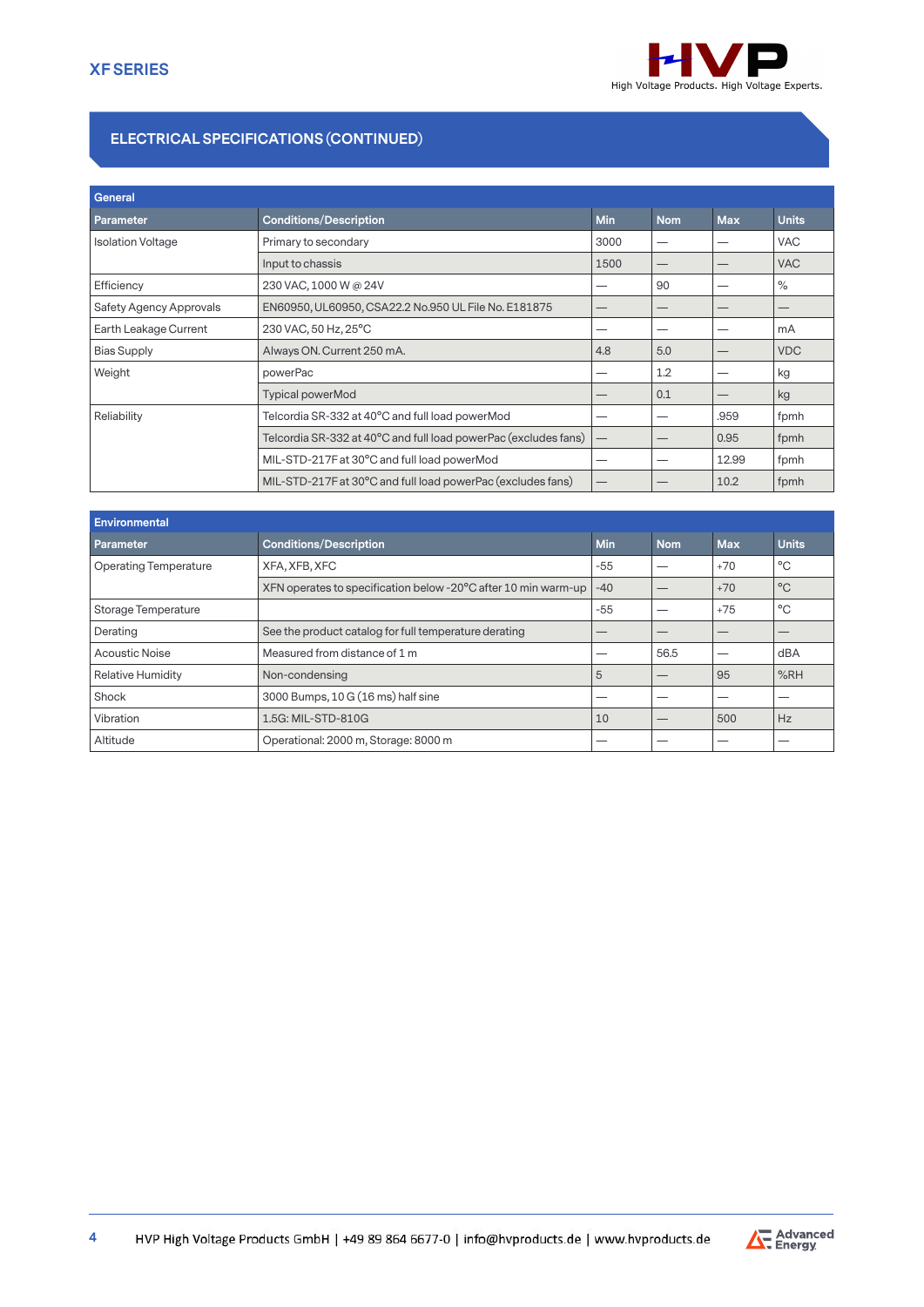

## **ELECTRICAL SPECIFICATIONS (CONTINUED)**

| <b>EMC</b>                     |                                                            |           |
|--------------------------------|------------------------------------------------------------|-----------|
| Parameter                      | <b>Standard</b>                                            | Level     |
| <b>Emissions</b>               |                                                            |           |
| Conducted                      | EN55011, EN55022, FCC: Class B                             | Compliant |
| Radiated                       | EN55011, EN55022, FCC: Class B                             | Compliant |
| <b>Harmonic Distortion</b>     | 2.9822 in                                                  | Compliant |
| Flicker and Fluctuation        | EN61000-3-3                                                | Compliant |
| <b>Immunity</b>                |                                                            |           |
| Electrostatic Discharge        | EN61000-4-2: Level 2                                       | Compliant |
| <b>Radiated RFI</b>            | EN61000-4-4: Level 3 & MIL-STD-461F. See note 6.           | Compliant |
| <b>Fast Transients - Burst</b> | EN61000-4-4: Level 3                                       | Compliant |
| Input Line Surges              | EN61000-4-5: Level 3 & MIL-STD-1399                        | Compliant |
| <b>Conducted RFI</b>           | EN61000-4-6: Level 3 & MIL-STD-461F. See note 6.           | Compliant |
| <b>Voltage Dips</b>            | EN61000-4-11 & MIL-STD-70, SEMI F47 compliant. See note 7. | Compliant |

**1** All specifications at nominal input, full load, 25°C unless otherwise stated.

**2** This product is not intended for use as a stand alone unit and must be installed by qualified personnel.

**3** The specifications contained herein are believed to be correct at time of publication and are subject to change without notice.

**4** Derating required below -40 °C.

**5** With certain configurations when powering inductive or capacitive loads, it is recommended to use a blocking diode on the output. Consult Advanced Energy for further detail.

**6** An external filter may be required to meet certain conducted and radiated emissions requirements for MIL-STD-461F.

**7** SEMI F47 compliant at input voltages > 160 VAC.

**8** Consult Advanced Energy for module derating at temperatures from -40°C to -55°C.

**9** Product is not UL/EN certified for 120-380VDC input operation.

#### **MECHANICAL SPECIFICATIONS**

#### **Output Connectors**

The output powerMods connection details are shown below. Type A connectors are for single output powerMods XgA-XgT and Xg1-Xg7.The Type B connector is for the dual output XgF/Xg8 powerMod. The power and signal connectors are as follows:



| <b>Type A: powerMods</b> | Type B: powerMod |
|--------------------------|------------------|
| XgA to XgE               | XqF/Xq8          |
| XgG to XgT               |                  |
| Xg1 to Xg7               |                  |

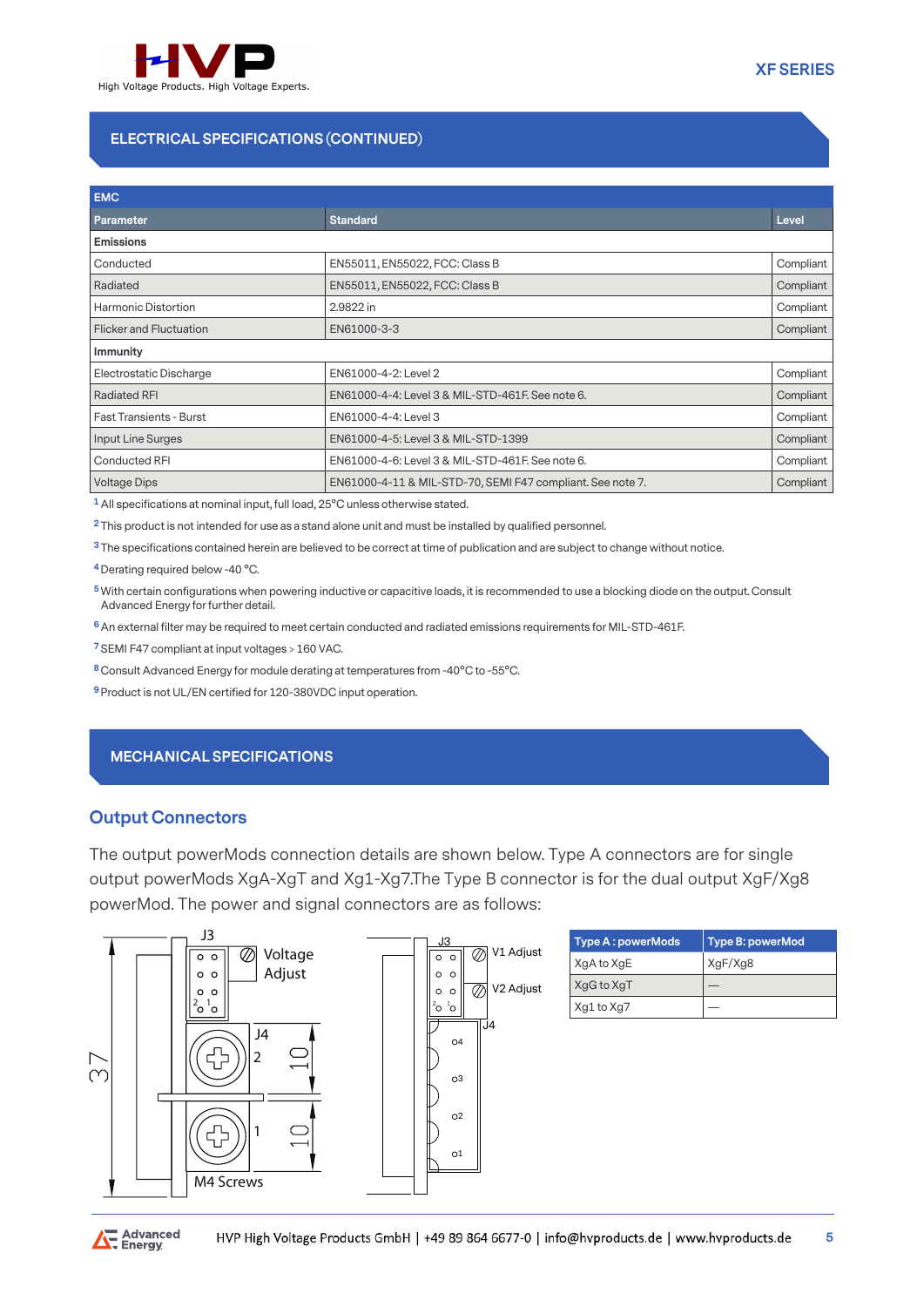

## **MECHANICAL SPECIFICATIONS (CONTINUED)**

| <b>Output Signals and Power Connector Pinout</b> |              |                 |                 |          |                |                |                                 |
|--------------------------------------------------|--------------|-----------------|-----------------|----------|----------------|----------------|---------------------------------|
|                                                  |              |                 |                 |          |                |                |                                 |
| Pin                                              | J3           | J3              | J3              | J3       | J3             | J <sub>4</sub> | J <sub>4</sub>                  |
| Module                                           | (XgA to XgD) | $(XgG-XgQ)$     | $(XgR-XgT)$     | (XgE)    | (XgF)          | (Type A)       | (Type B)                        |
|                                                  |              | $(Xg1-Xg5)$     |                 | (Xg7)    | (Xg8)          | –              |                                 |
|                                                  | not used     | +Sense*         | not used        | not used | $-pg(V2)$      | -Vout          | $-V2$                           |
| $\overline{2}$                                   | Common       | -Sense*         | -Vtrim          | not used | $+pg(V2)$      | $+$ Vout       | $+V2$                           |
| 3                                                | not used     | Vtrim           | +Vtrim          | not used | Inhibit V2)    |                | $-V1$                           |
| $\overline{4}$                                   | not used     | Itrim           | Itrim           | Common   | Common (V2)    | —              | $+V1$                           |
| 5                                                | +Inhibit     | +Inhibit/enable | +Inhibit/enable | -pg      | $-pg(V1)$      | –              |                                 |
| 6                                                | -Inhibit     | -Inhibit/enable | -Inhibit/enable | $+pg$    | $+pg(V1)$      |                | $\hspace{0.1mm}-\hspace{0.1mm}$ |
| 7                                                | not used     | +pg             | +pg             | Inhibit  | Inhibit $(V1)$ | –              |                                 |
| 8                                                | not used     | -pg             | $-pg$           | Common   | Common (V1)    |                |                                 |

\*remote sense not present on XgR and XgT powerMods

| <b>Output Mating Connectors</b> |                                                                                                                                                         |
|---------------------------------|---------------------------------------------------------------------------------------------------------------------------------------------------------|
| J1                              | IEC320 type female plug rated 13, locking IEC cable and connector: Schaffner EMC part number IL13-US1-SVT-3100-183                                      |
| J2                              | Locking Molex 51110-0860; non locking 51110-0850; Crimp Terminal: Molex p/n 50394: Or Molex 51110-0856, includes<br>locking tab and polarization keying |

### **Input Connectors**

Advanced Energy modular power supplies have a variety of input connector options to ease system integration. These include IEC, Input cables (3-wire) and IEC to Screw Terminal Adaptor.



| Pin            | J1      | J2             |
|----------------|---------|----------------|
| 1              | Line    | Common         |
| $\overline{2}$ | Neutral | +5V bias       |
| 3              | Earth   | not used       |
| $\overline{4}$ |         | <b>AC</b> fail |
| 5              |         | Fan fail       |
| 6              |         | Global enable  |
| 7              |         | Temp alarm     |
| 8              |         | Global inhibit |

| <b>Input Mating Connectors</b> |                                                                                                                                                         |  |  |  |
|--------------------------------|---------------------------------------------------------------------------------------------------------------------------------------------------------|--|--|--|
| JI                             | IEC320 type female plug rated 13, locking IEC cable and connector: Schaffner EMC part number IL13-US1-SVT-3100-183                                      |  |  |  |
| J <sub>2</sub>                 | Locking Molex 51110-0860; non locking 51110-0850; Crimp Terminal: Molex p/n 50394: Or Molex 51110-0856, includes<br>locking tab and polarization keying |  |  |  |

### **Input Cable (Option D)**

Advanced Energy modular power supplies are also available with an input cable connection option allowing greater flexibility when mounting the power supply in the system. Individually insulated input cables are 300 mm in length and come supplied with Faston connectors.